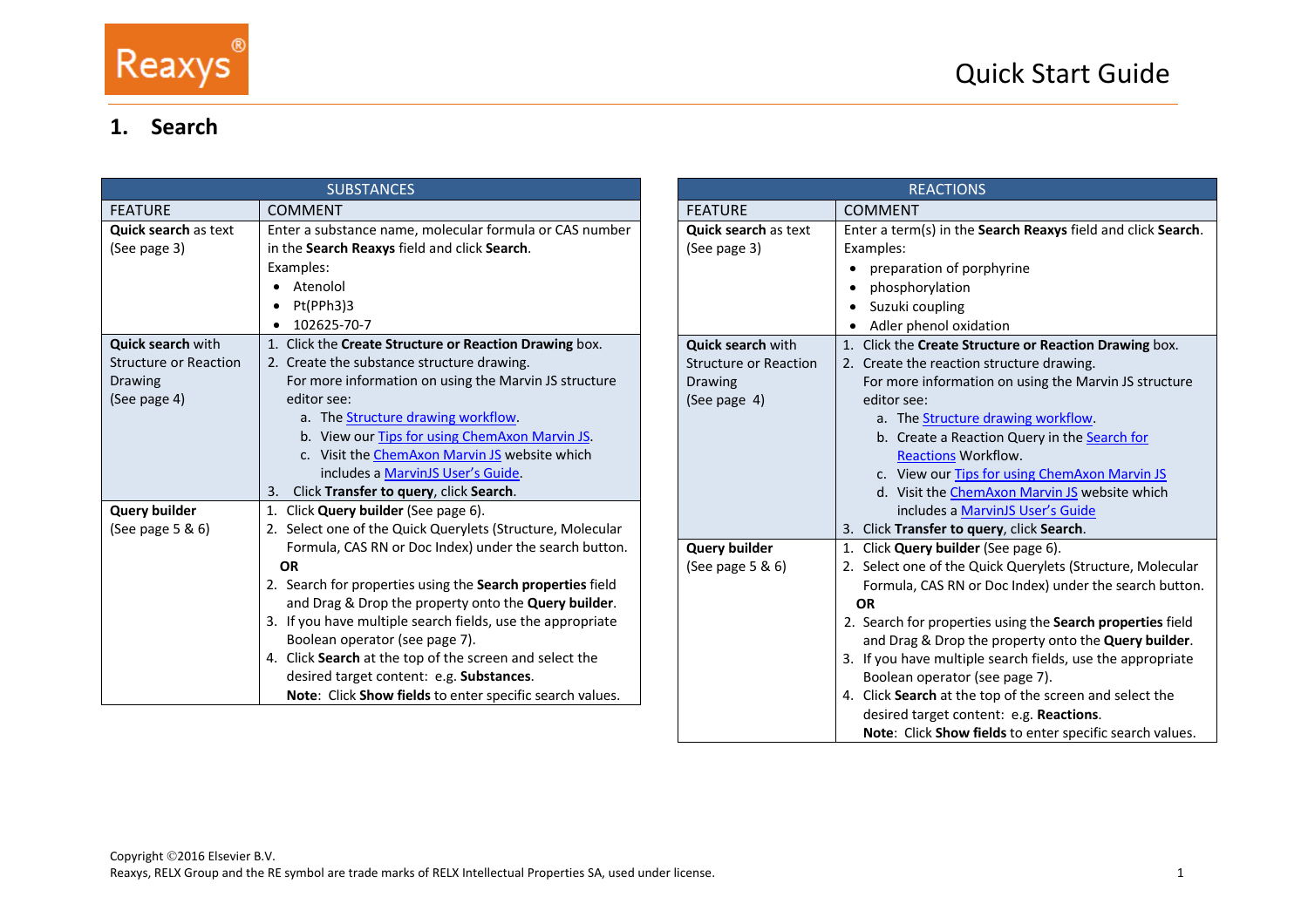

## **Search (continued)**

| <b>LITERATURE</b>                                                                   |                                                                                                                                                                                                                                                                                                                                                                                                                                                                                                                                                                           |  |  |  |
|-------------------------------------------------------------------------------------|---------------------------------------------------------------------------------------------------------------------------------------------------------------------------------------------------------------------------------------------------------------------------------------------------------------------------------------------------------------------------------------------------------------------------------------------------------------------------------------------------------------------------------------------------------------------------|--|--|--|
| <b>FEATURE</b>                                                                      | <b>COMMENT</b>                                                                                                                                                                                                                                                                                                                                                                                                                                                                                                                                                            |  |  |  |
| <b>Quick search</b><br>(See page 3)                                                 | Enter a term(s) in the Search Reaxys field and click Search.<br>Examples:                                                                                                                                                                                                                                                                                                                                                                                                                                                                                                 |  |  |  |
|                                                                                     | publications about quasicrystals<br>Tetrahedron, 2014, 70, 2343<br>published by Schrock                                                                                                                                                                                                                                                                                                                                                                                                                                                                                   |  |  |  |
| <b>Quick search with</b><br><b>Structure or Reaction</b><br>Drawing<br>(See page 4) | <b>Note:</b> Any structure or reaction query (see page 1) will<br>primarily find substances or reactions. Any data<br>point in those results has a reference, which<br>provides additional links to documents.<br>In addition you may click the documents link at the<br>top of the page to view documents for the result set.                                                                                                                                                                                                                                            |  |  |  |
| <b>Query builder</b><br>(See page 5 & 6)                                            | 1. Click Query builder (See page 6).<br>2. Select one of the Quick Querylets (Structure, Molecular<br>Formula, CAS RN or Doc Index) under the search button.<br>OR<br>2. Search for properties using the <b>Search properties</b> field<br>and Drag & Drop the property onto the <b>Query builder</b> .<br>3. If you have multiple search fields, use the appropriate<br>Boolean operator (see page 7).<br>4. Click Search at the top of the screen and select the<br>desired target content: e.g. Documents.<br>Note: Click Show fields to enter specific search values. |  |  |  |

|                              | <b>PROPERTIES</b>                                                        |
|------------------------------|--------------------------------------------------------------------------|
| <b>FEATURE</b>               | <b>COMMENT</b>                                                           |
| <b>Quick search</b>          | Enter terms in the Search Reaxys field and click Search.                 |
| (See page 3)                 | Examples:                                                                |
|                              | boiling point of benzene<br>$\bullet$                                    |
|                              | density of quinolone<br>$\bullet$                                        |
| <b>Quick search with</b>     | Click the Create Structure or Reaction Drawing box.<br>1.                |
| <b>Structure or Reaction</b> | Create the substance structure drawing.<br>2.                            |
| Drawing                      | For more information on using the Marvin JS structure                    |
| (See page 4)                 | editor see:                                                              |
|                              | a. The <b>Structure drawing workflow</b> .                               |
|                              | b. Create a Structure Query in the Search for                            |
|                              | <b>Substances Workflow.</b>                                              |
|                              | c. View our Tips for using ChemAxon Marvin JS                            |
|                              | d. Visit the ChemAxon Marvin JS website which                            |
|                              | includes a MarvinJS User's Guide                                         |
|                              | Click Transfer to query.<br>3.                                           |
|                              | Enter property (e.g. boiling point) in the Search Reaxys<br>4.<br>field. |
|                              | Click Search.<br>5.                                                      |
| <b>Query builder</b>         | 1. Click Query builder (See page 6).                                     |
| (See page 5 & 6)             | 2. Select one of the Quick Querylets (Structure, Molecular               |
|                              | Formula, CAS RN or Doc Index) under the search button.                   |
|                              | <b>OR</b>                                                                |
|                              | 2. Search for properties using the Search properties field               |
|                              | and Drag & Drop the property onto the Query builder.                     |
|                              | 3. Repeat for other properties as necessary.                             |
|                              | 4. If you have multiple search fields, use the appropriate               |
|                              | Boolean operator (see page 7).                                           |
|                              | 5. Click Search at the top of the screen and select the                  |
|                              | desired target content: e.g. Substances.                                 |
|                              | Note: Click Show fields to enter specific search values.                 |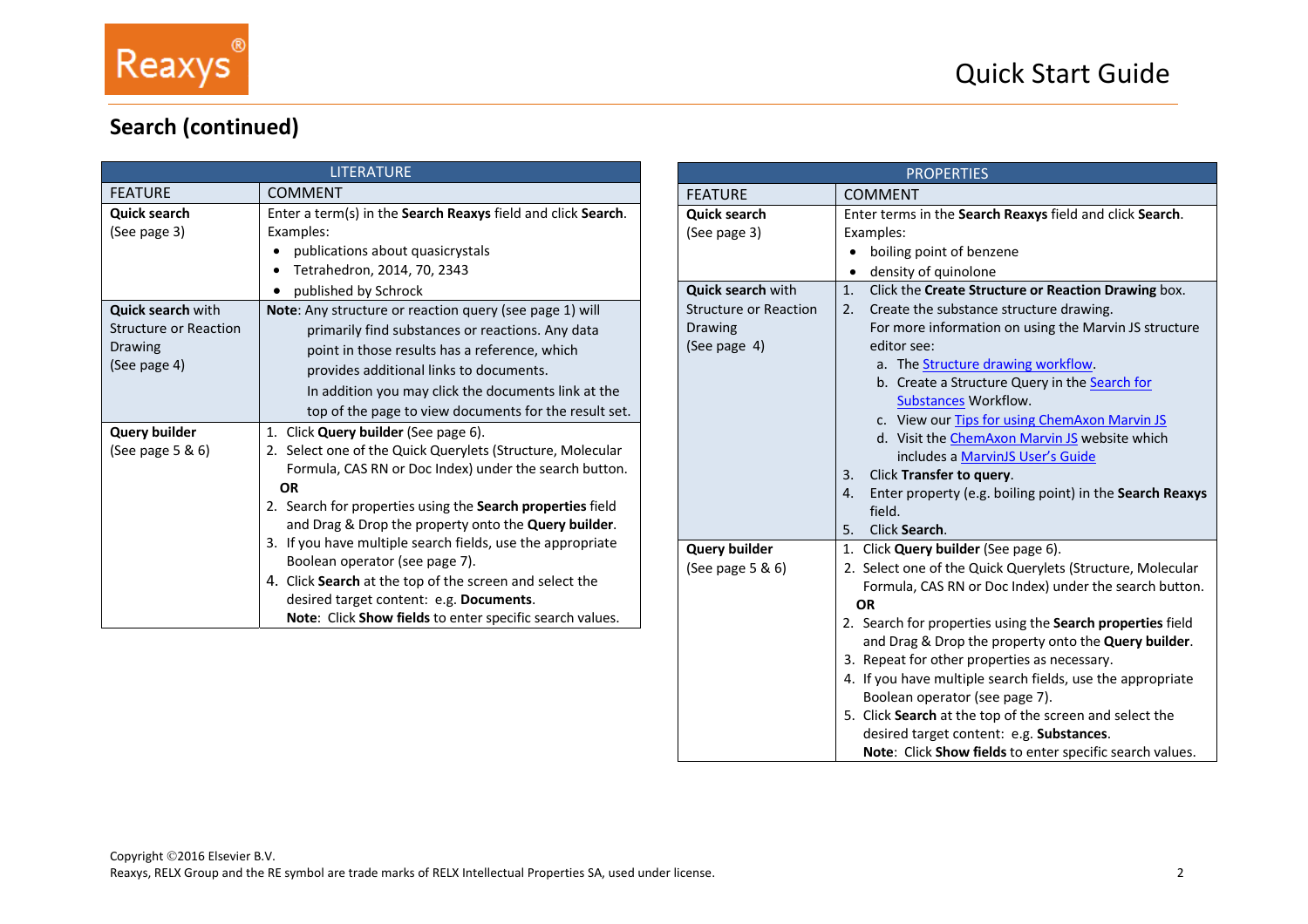

#### **Quick search**

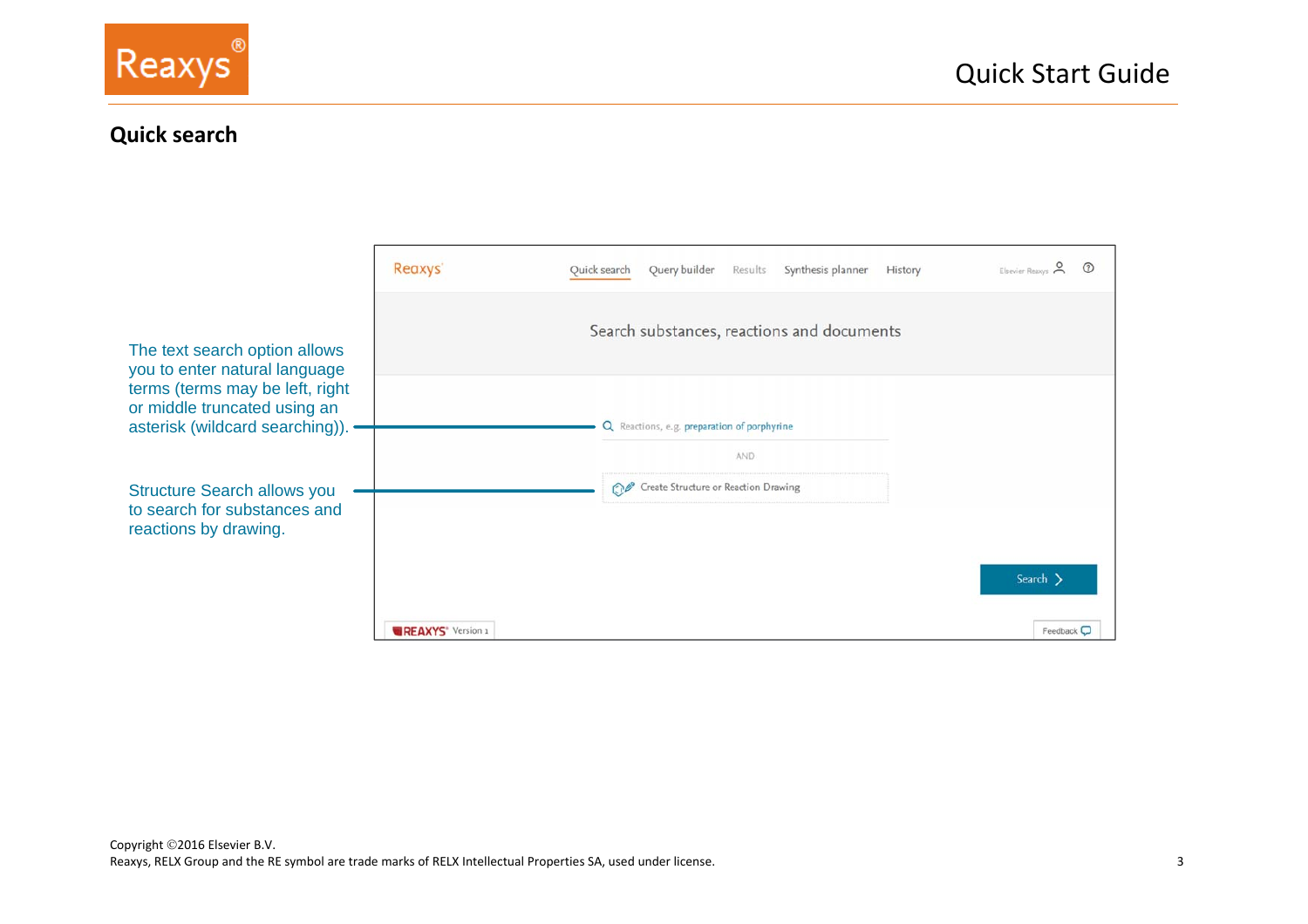

### **Quick search with Structure or Reaction Drawing**

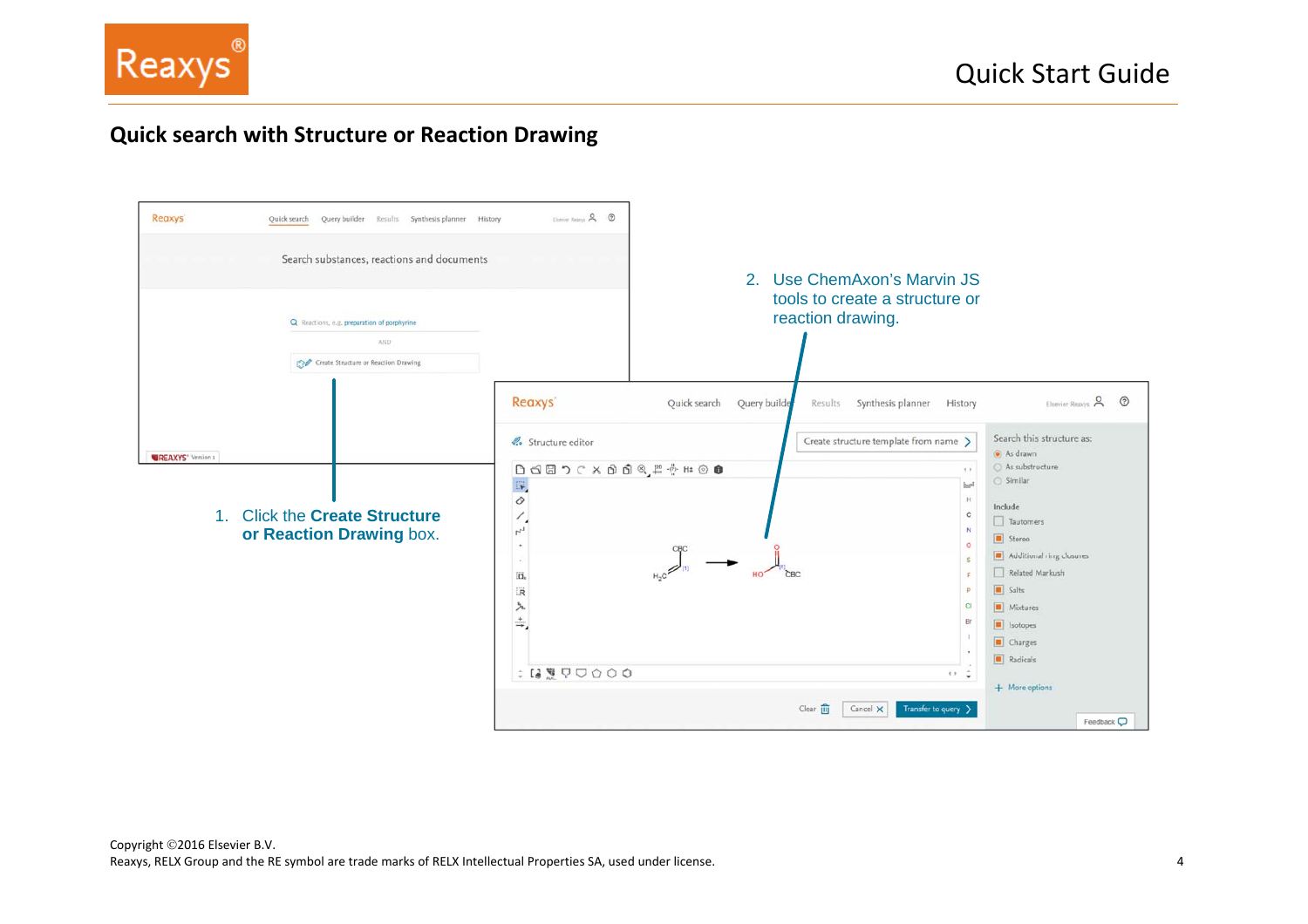

#### **Query builder Fields & Forms Panel**

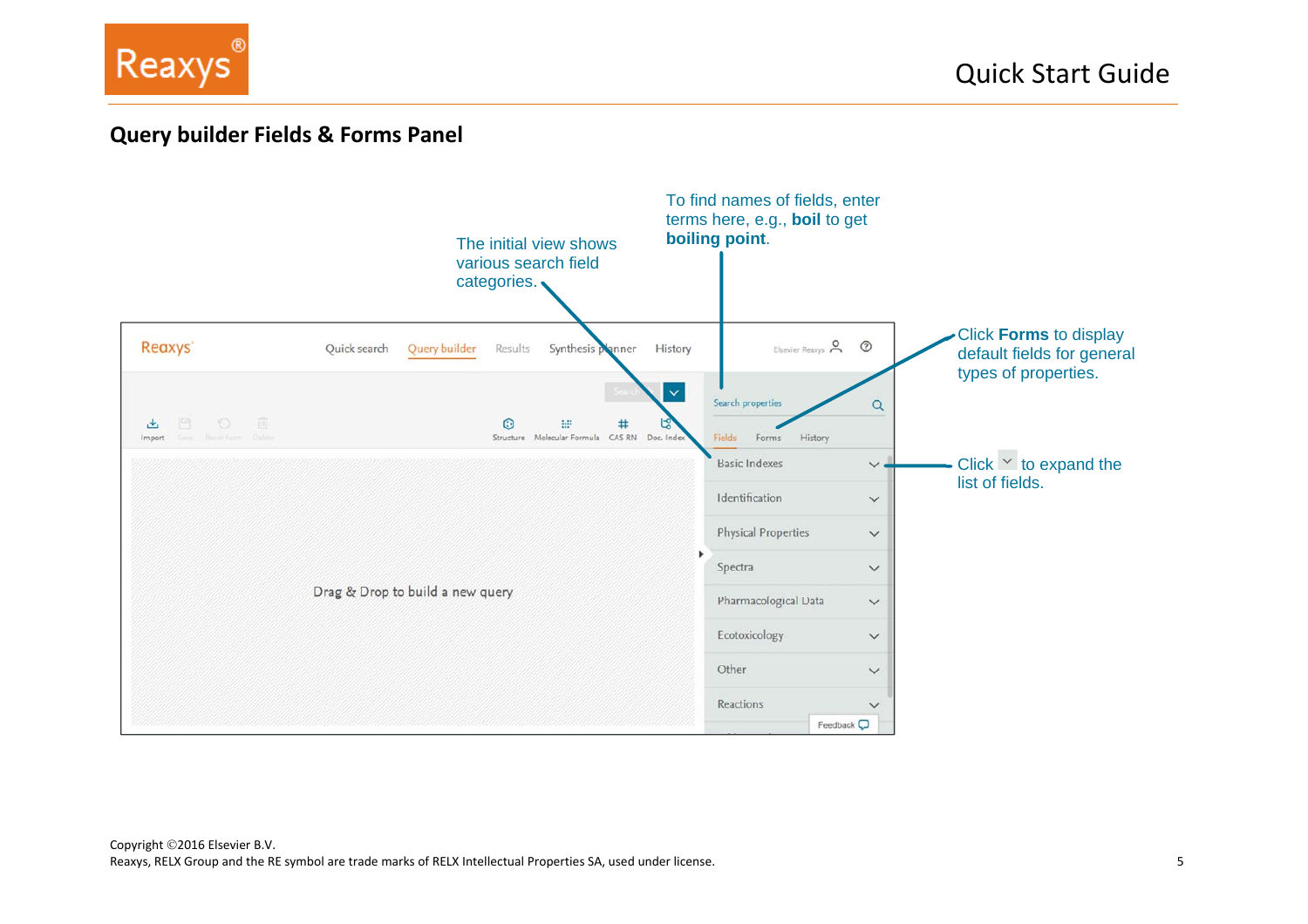

#### **Query builder Steps**

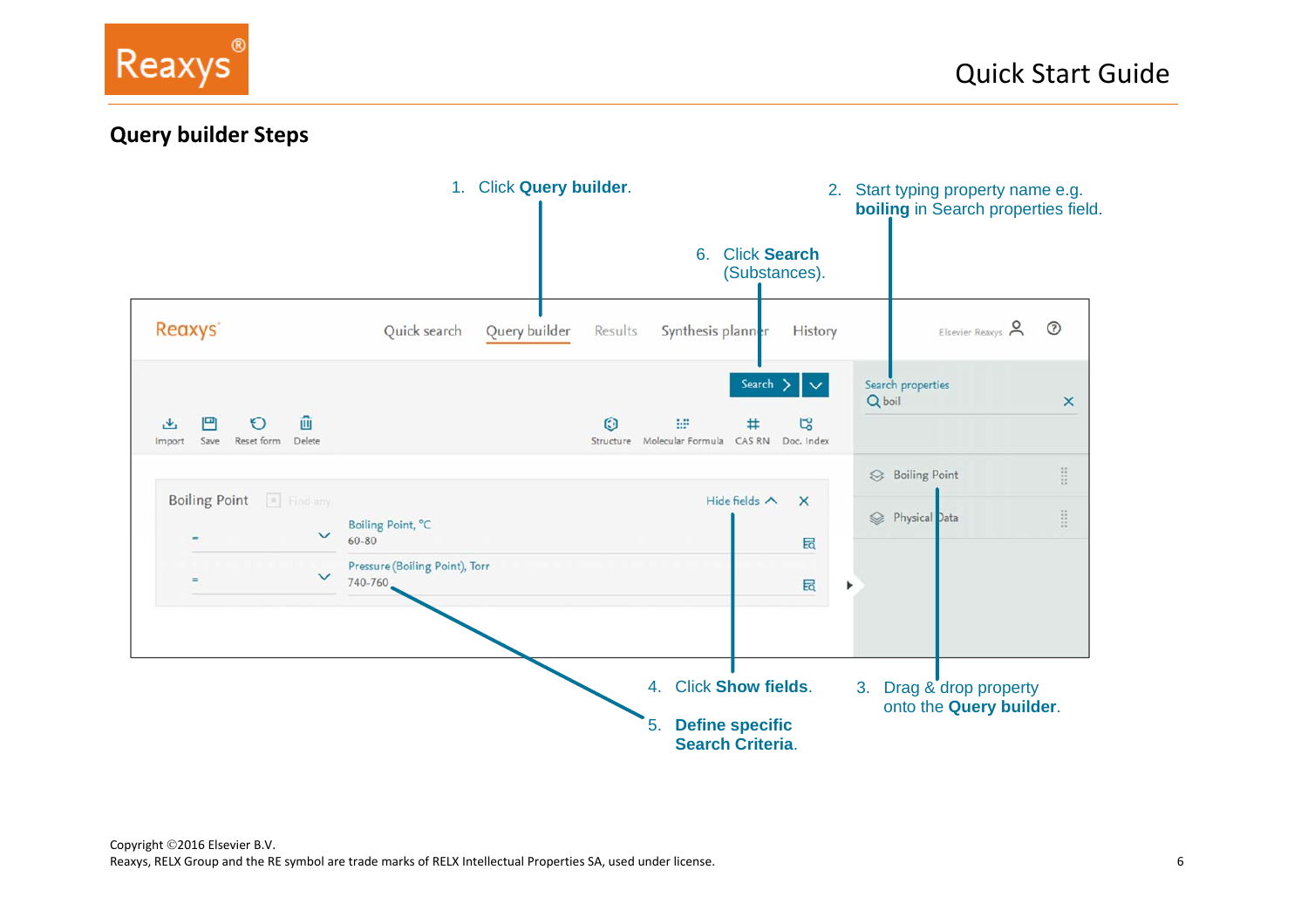

# **Query builder: Multiple Properties and Booleans**

| Reaxys <sup>®</sup>                                            | Query builder<br>Quick search<br>Results<br>Synthesis planner<br>History                                                                                                                                                                                                                                                                                                                 | Elsevier Reaxys 8<br>$\odot$                                                                                                                                                                                                                                                                                                                                                                                                                                                                                                                                                                                            |
|----------------------------------------------------------------|------------------------------------------------------------------------------------------------------------------------------------------------------------------------------------------------------------------------------------------------------------------------------------------------------------------------------------------------------------------------------------------|-------------------------------------------------------------------------------------------------------------------------------------------------------------------------------------------------------------------------------------------------------------------------------------------------------------------------------------------------------------------------------------------------------------------------------------------------------------------------------------------------------------------------------------------------------------------------------------------------------------------------|
| 侖<br>Delete<br>Reset form<br>Save<br>Import                    | Search<br>ピ<br>w<br>♯<br>Molecular Formula<br>CAS RN Doc. Index<br>Structure                                                                                                                                                                                                                                                                                                             | Search properties<br>Q melt<br>$\times$                                                                                                                                                                                                                                                                                                                                                                                                                                                                                                                                                                                 |
|                                                                |                                                                                                                                                                                                                                                                                                                                                                                          | $\cdots$<br>S Derivative                                                                                                                                                                                                                                                                                                                                                                                                                                                                                                                                                                                                |
| Boiling Point Find any<br>$\checkmark$<br>$=$                  | Hide fields $\wedge$<br>$\times$<br>Boiling Point, °C<br>$60 - 80$<br>囩                                                                                                                                                                                                                                                                                                                  | $\begin{minipage}{.4\linewidth} \begin{minipage}{.4\linewidth} \centering \begin{minipage}{.4\linewidth} \centering \end{minipage} \end{minipage} \begin{minipage}{.4\linewidth} \centering \begin{minipage}{.4\linewidth} \centering \end{minipage} \end{minipage} \begin{minipage}{.4\linewidth} \centering \begin{minipage}{.4\linewidth} \centering \end{minipage} \end{minipage} \begin{minipage}{.4\linewidth} \centering \begin{minipage}{.4\linewidth} \centering \end{minipage} \end{minipage} \begin{minipage}{.4\linewidth} \centering \begin{minipage}{.4\linewidth} \centering \center$<br>S Melting Point |
| $\checkmark$<br>$=$                                            | Pressure (Boiling Point), Torr<br>740-760<br>园                                                                                                                                                                                                                                                                                                                                           | H<br>Physical Data                                                                                                                                                                                                                                                                                                                                                                                                                                                                                                                                                                                                      |
| <b>OR</b><br>Find any<br><b>AND</b><br><b>NOT</b><br>PROXIMITY | <b>Click desired Boolean</b><br><b>OR:</b> contains data from at least one of the fields<br><b>AND:</b> contains data from both fields<br><b>NOT:</b> contains the first field's data and excludes the<br>second<br><b>PROXIMITY:</b> typically used with parameter fields,<br>$\bullet$<br>ensuring the content of both fields relate to each other<br>(e.g. melting point and solvent) | Feedback $\Box$                                                                                                                                                                                                                                                                                                                                                                                                                                                                                                                                                                                                         |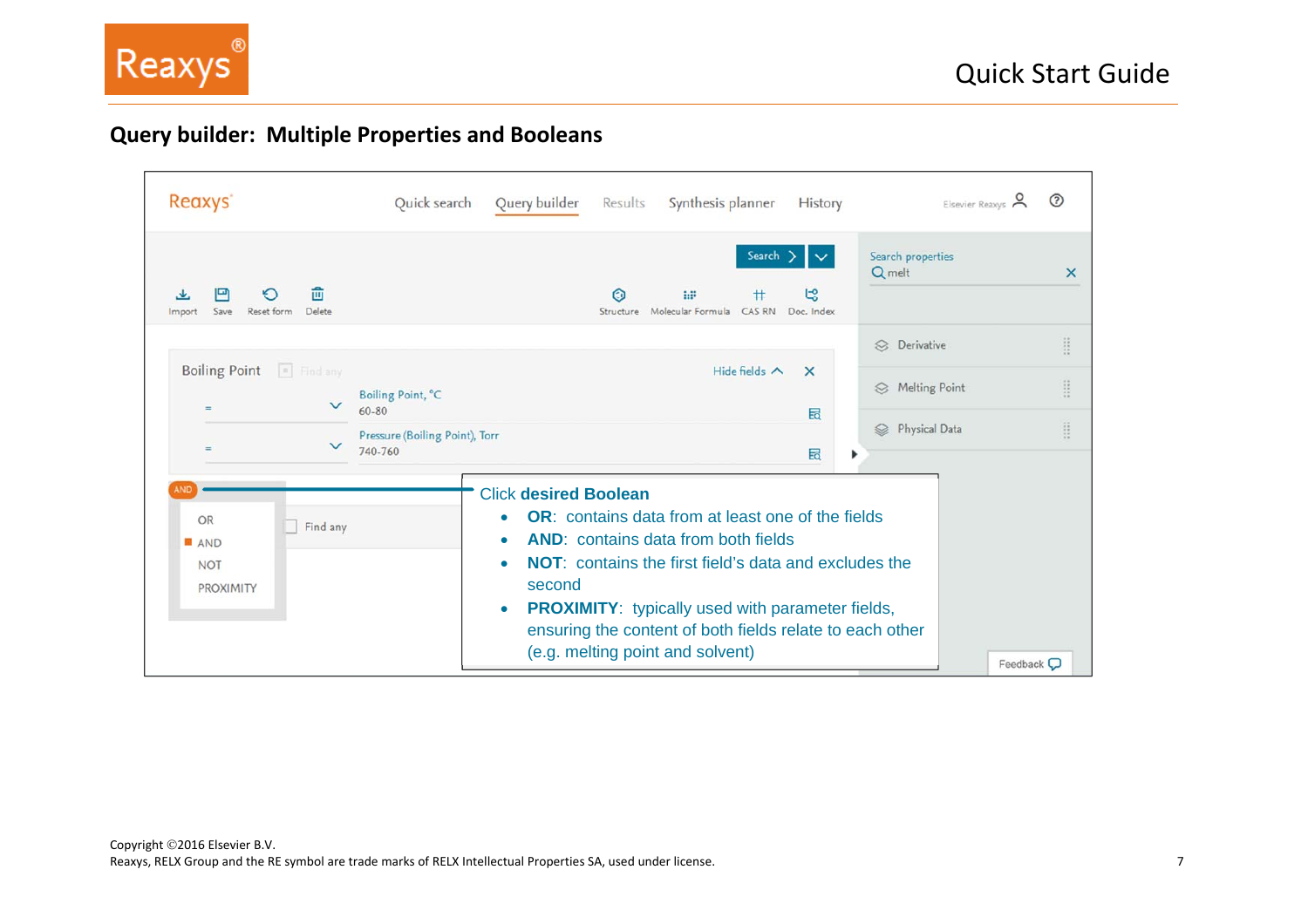

#### **2. Results**

#### **Quick search Results Preview**

Reaxys analyzes the **Quick search** query input and returns result sets in <sup>a</sup> Results Preview (note: only **Quick search** queries will present <sup>a</sup> results preview, because of the nature of query interpretation).

The result sets depend on the term(s) entered. In this case, Reaxys identified the name of <sup>a</sup> substance and searched for the substance by structure in Substance Records and by name in Document Records.

|                                                                                                                         | <b>Reaxys</b>          |                  | Quick search | Query builder                         | Results Synthesis planner History                                                 |                   | Elsevier Reavys & O                                                 |  |
|-------------------------------------------------------------------------------------------------------------------------|------------------------|------------------|--------------|---------------------------------------|-----------------------------------------------------------------------------------|-------------------|---------------------------------------------------------------------|--|
|                                                                                                                         | ← Back to Quick Search |                  |              |                                       | Choose a result for <b>imatinib</b>                                               |                   |                                                                     |  |
| This option indicates there is 1<br><b>Substance Record - found</b><br>through an exact search of the<br>structure.     |                        | Substances       |              | Structure : 3 as drawn                |                                                                                   | Preview Results V | View Results >                                                      |  |
| This option indicates there are<br>over 29,000 Document<br><b>Records</b> – found through a<br>search on the text term. | 29020                  | <b>Documents</b> |              | Titles, Abstract, Keywords : imatinib |                                                                                   | Preview Results V | View Results >                                                      |  |
|                                                                                                                         |                        |                  |              |                                       | <b>Click Preview Results</b><br>to view the top three<br>results of a result set. |                   | <b>Click View Results to view</b><br>all results from a result set. |  |

In other cases, **Search Reaxys** may give options that display **Reaction Records** or **Document Records** with different combinations of search terms entered.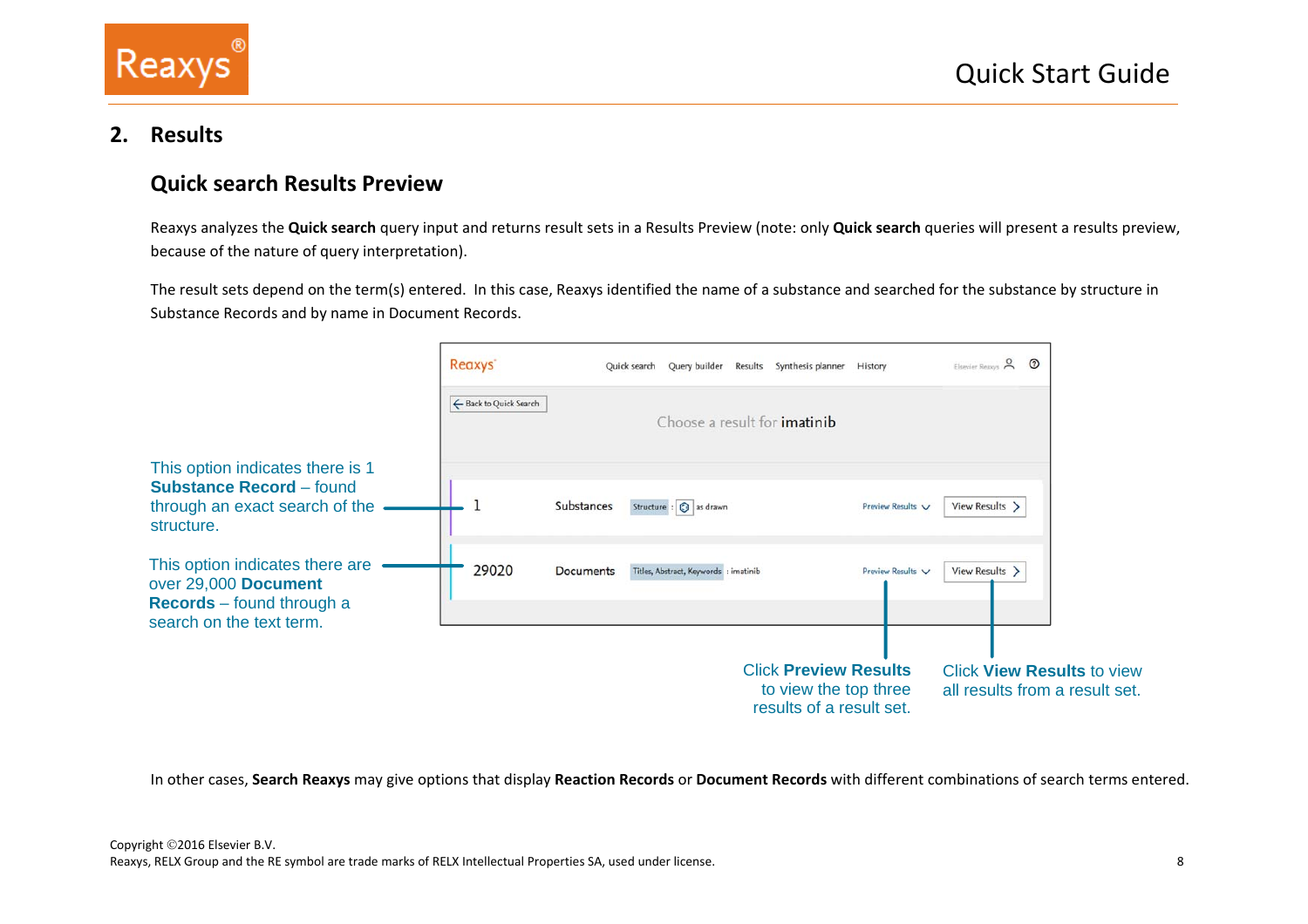

#### **Quick search or Query builder Results – Substances**

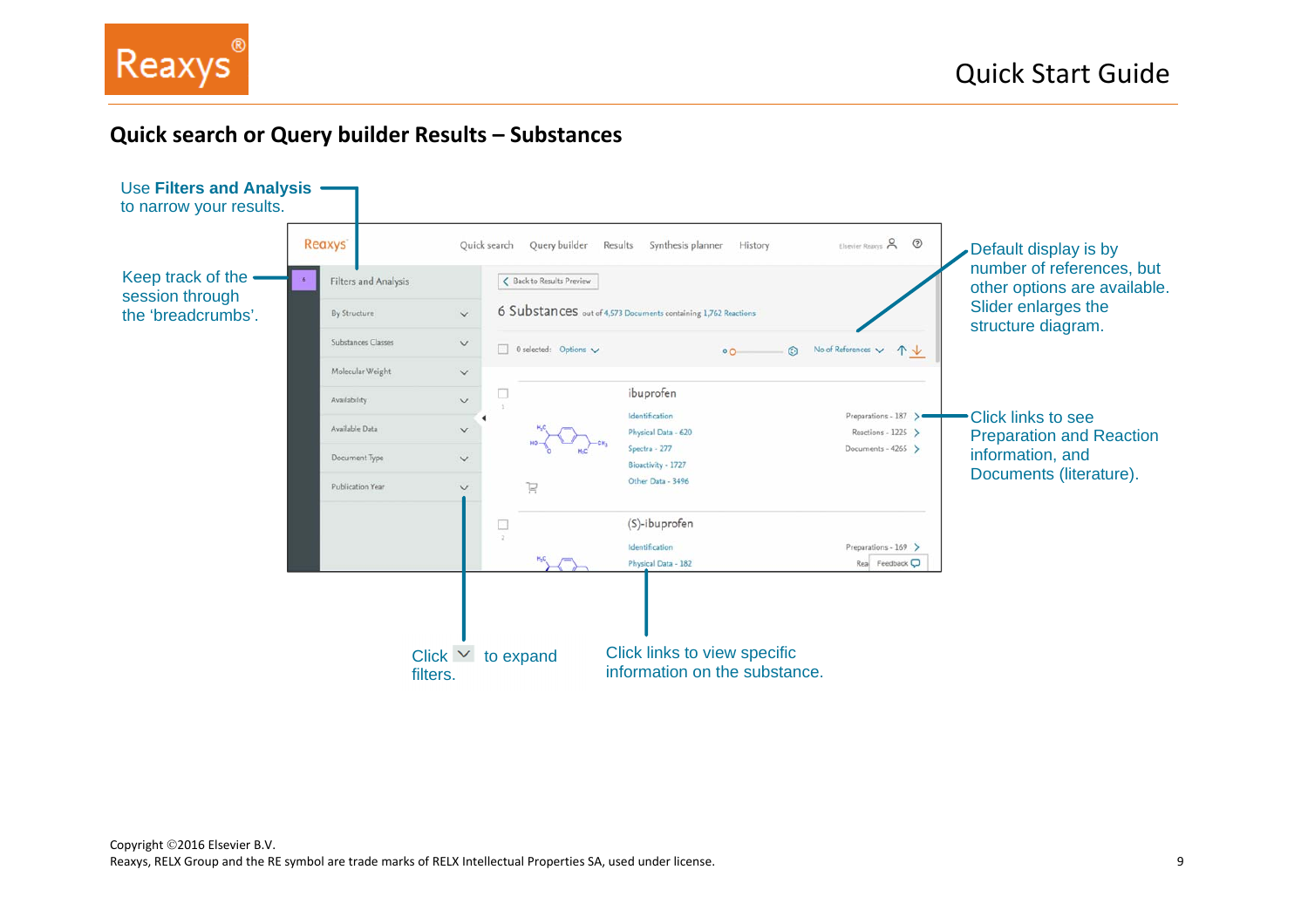

### **Quick search or Query builder Results – Reactions**

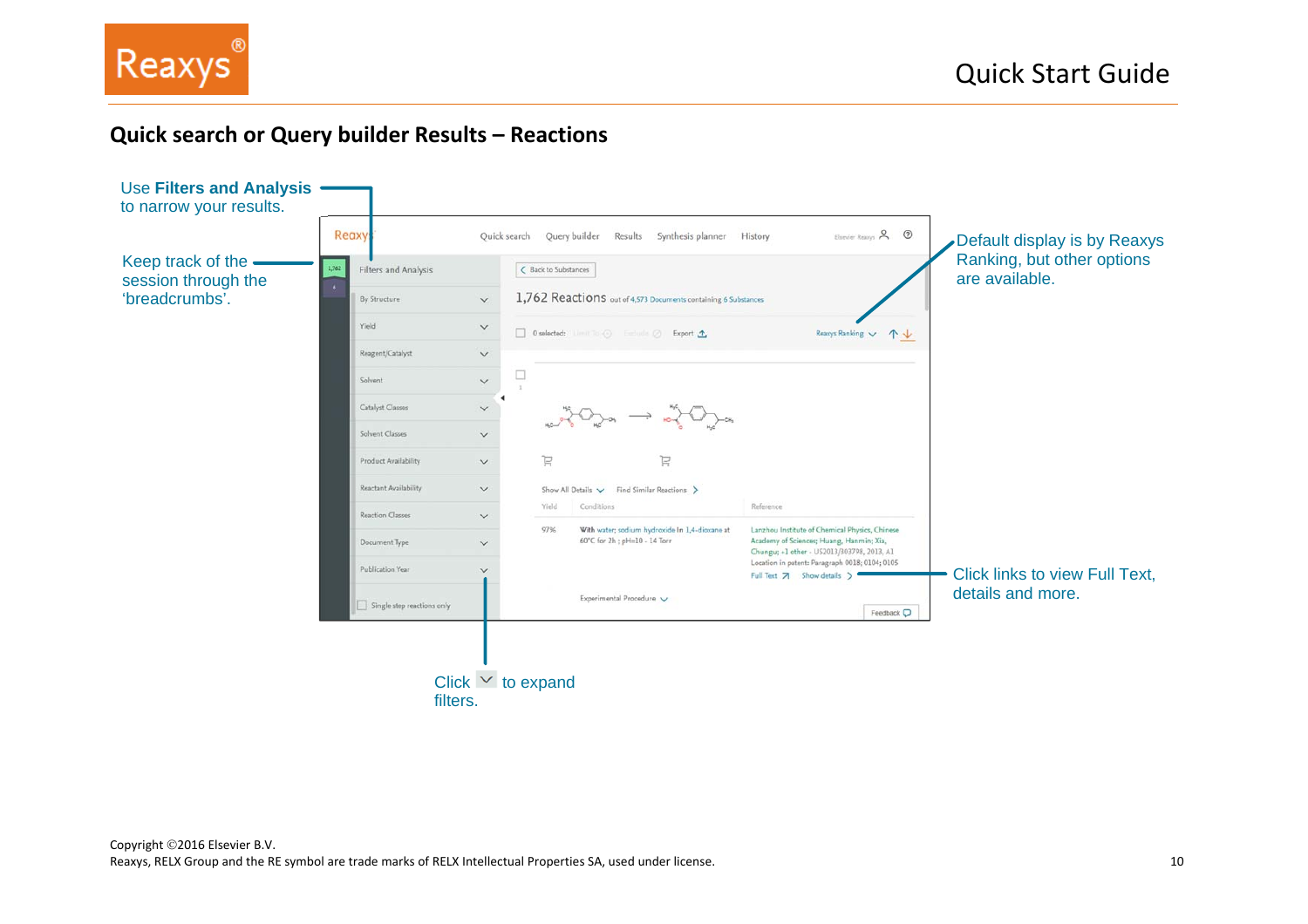



#### **Quick search or Query builder Results – Documents**

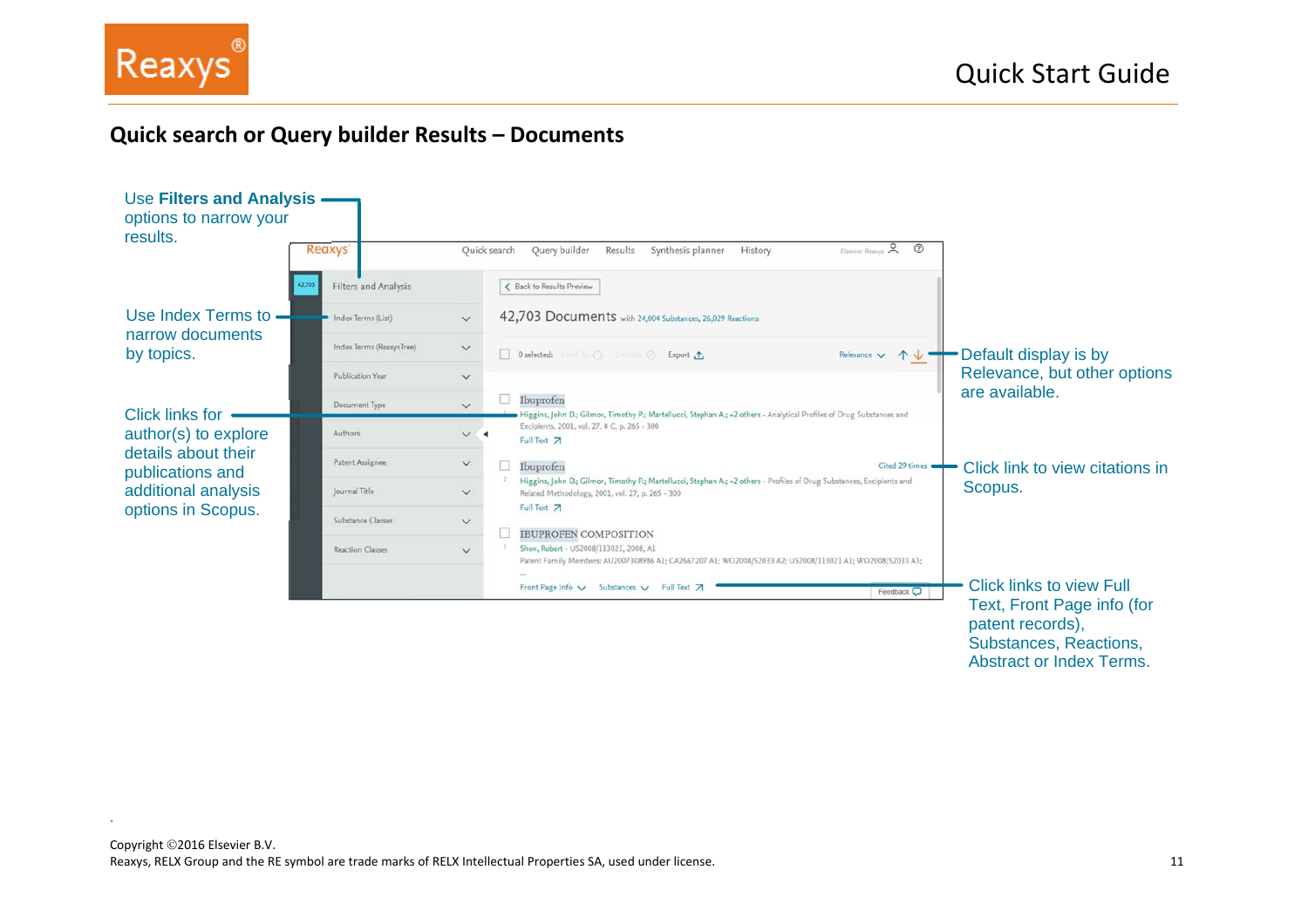

#### **3.Analyze and Filter**

Use the **Filter & Analysis panel** to narrow your results:

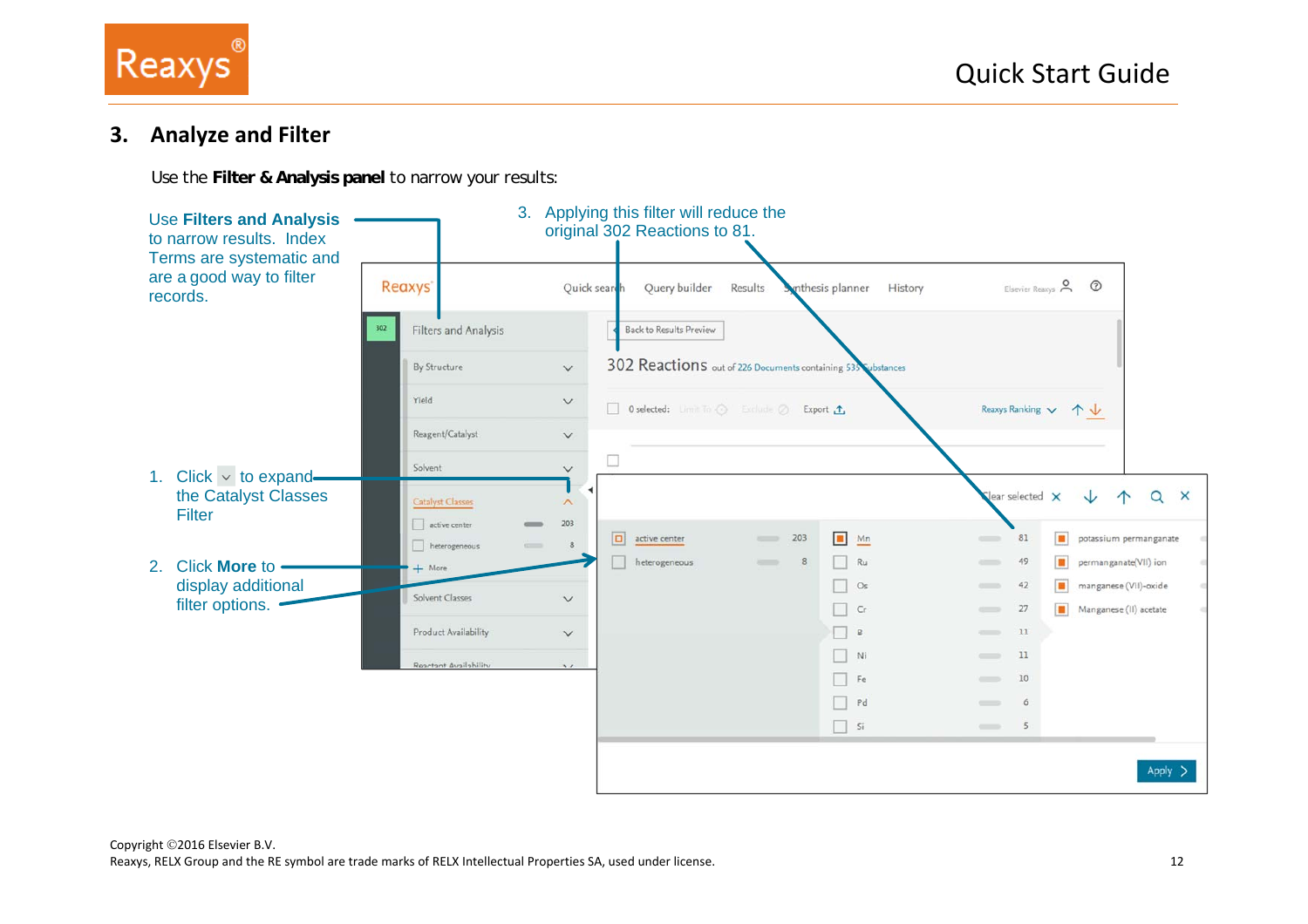

#### **4.Synthesis planner ‐ Manually**

Build <sup>a</sup> synthesis pathway manually or let Reaxys do it automatically (see page 15). To begin, click **Synthesize** below <sup>a</sup> structure.

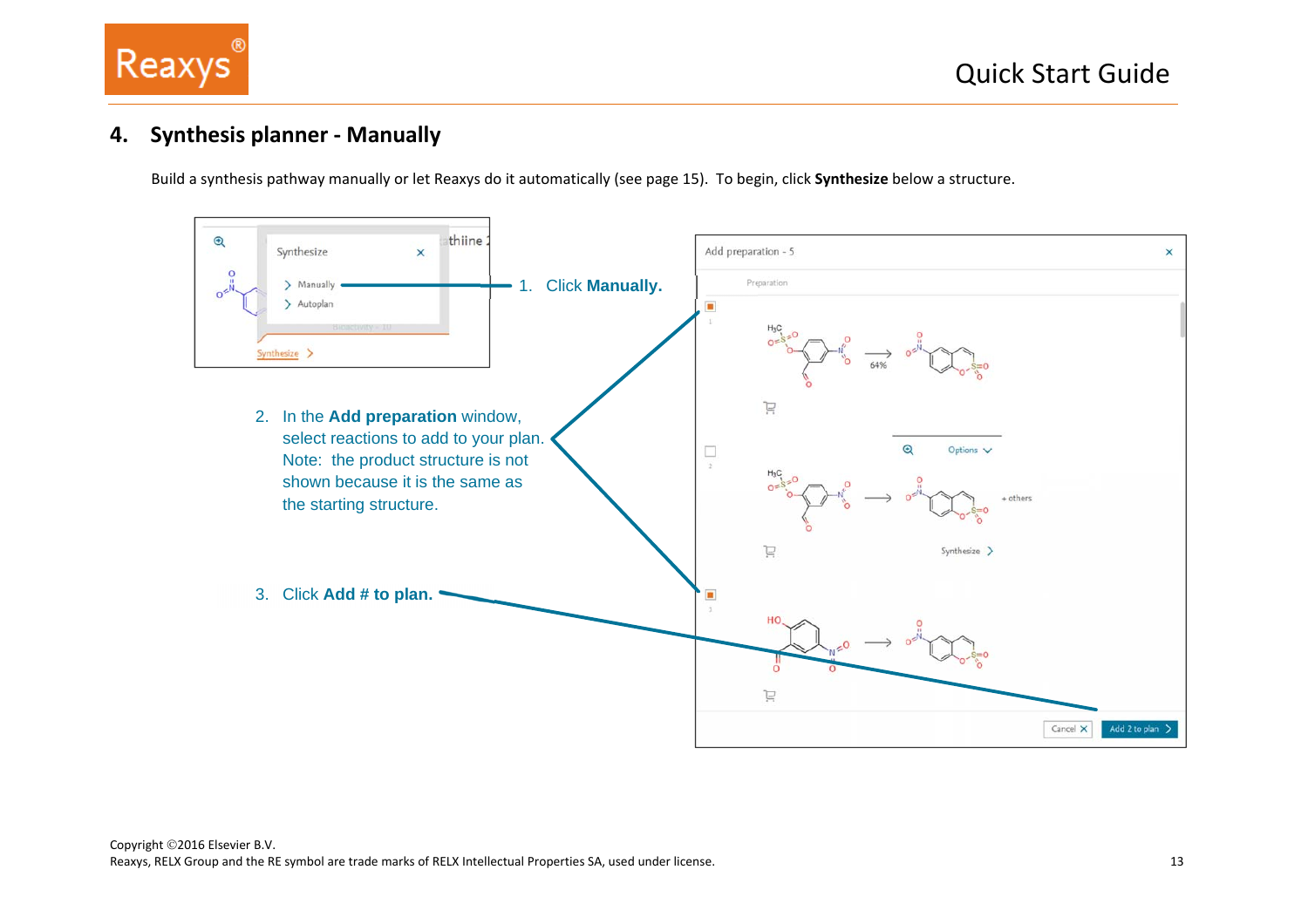

### **Synthesis planner – Manually (continued)**

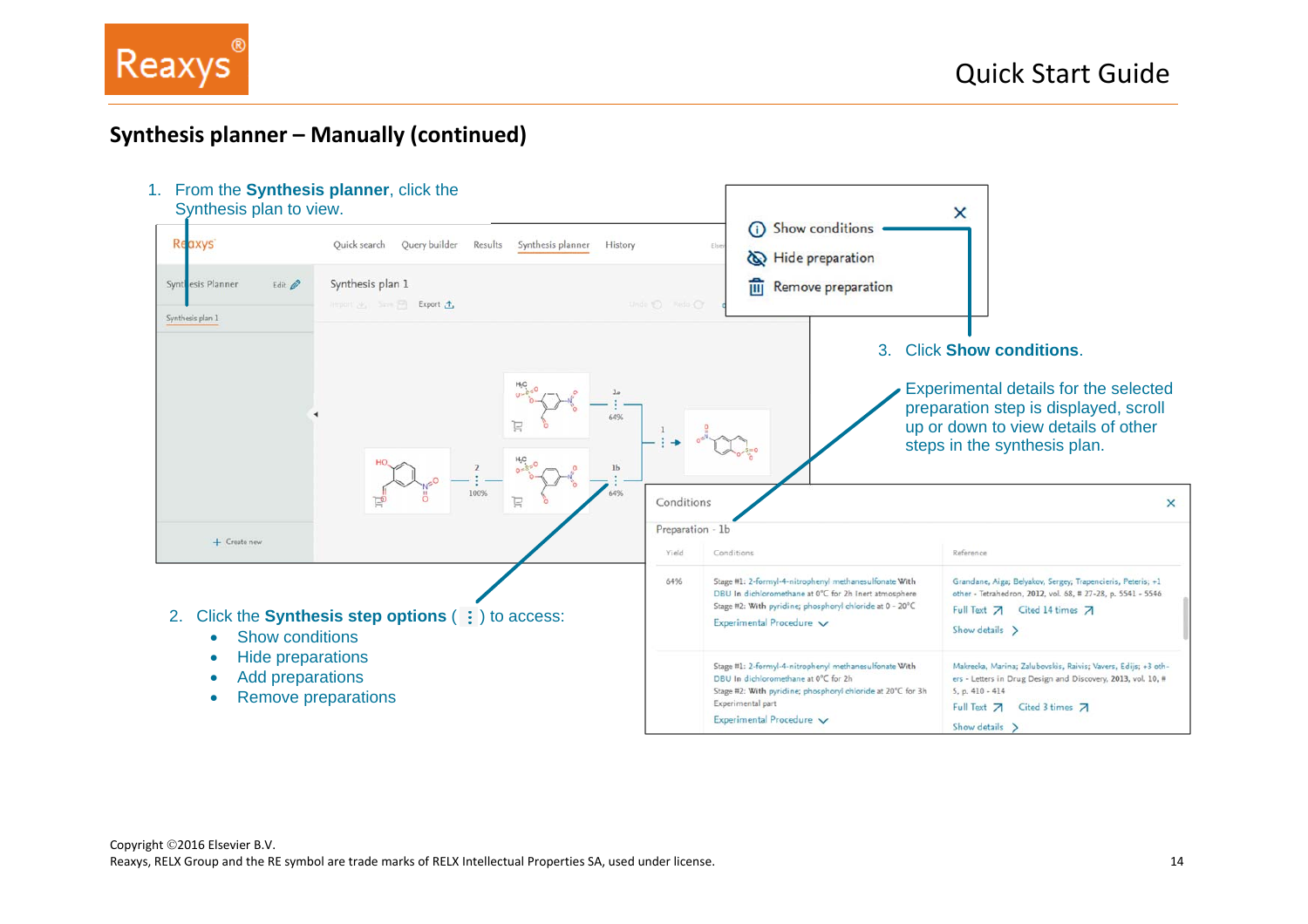

#### **Synthesis planner ‐ Autoplan**

Let Reaxys build <sup>a</sup> synthesis pathway automatically. To begin, click **Synthesize** below <sup>a</sup> structure.

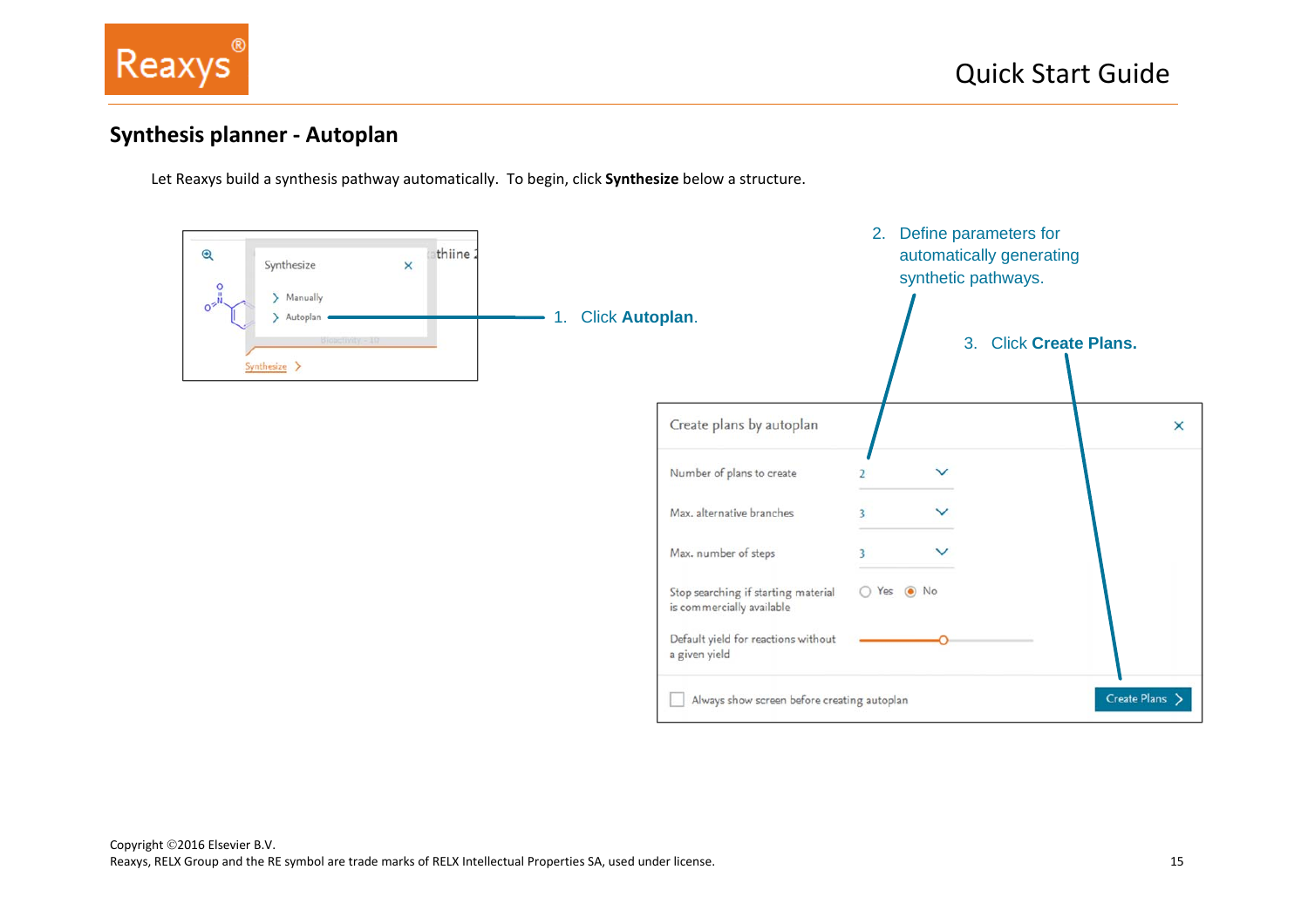

### **Synthesis planner – Autoplan (continued)**

1. From the **Synthesis planner**, click the